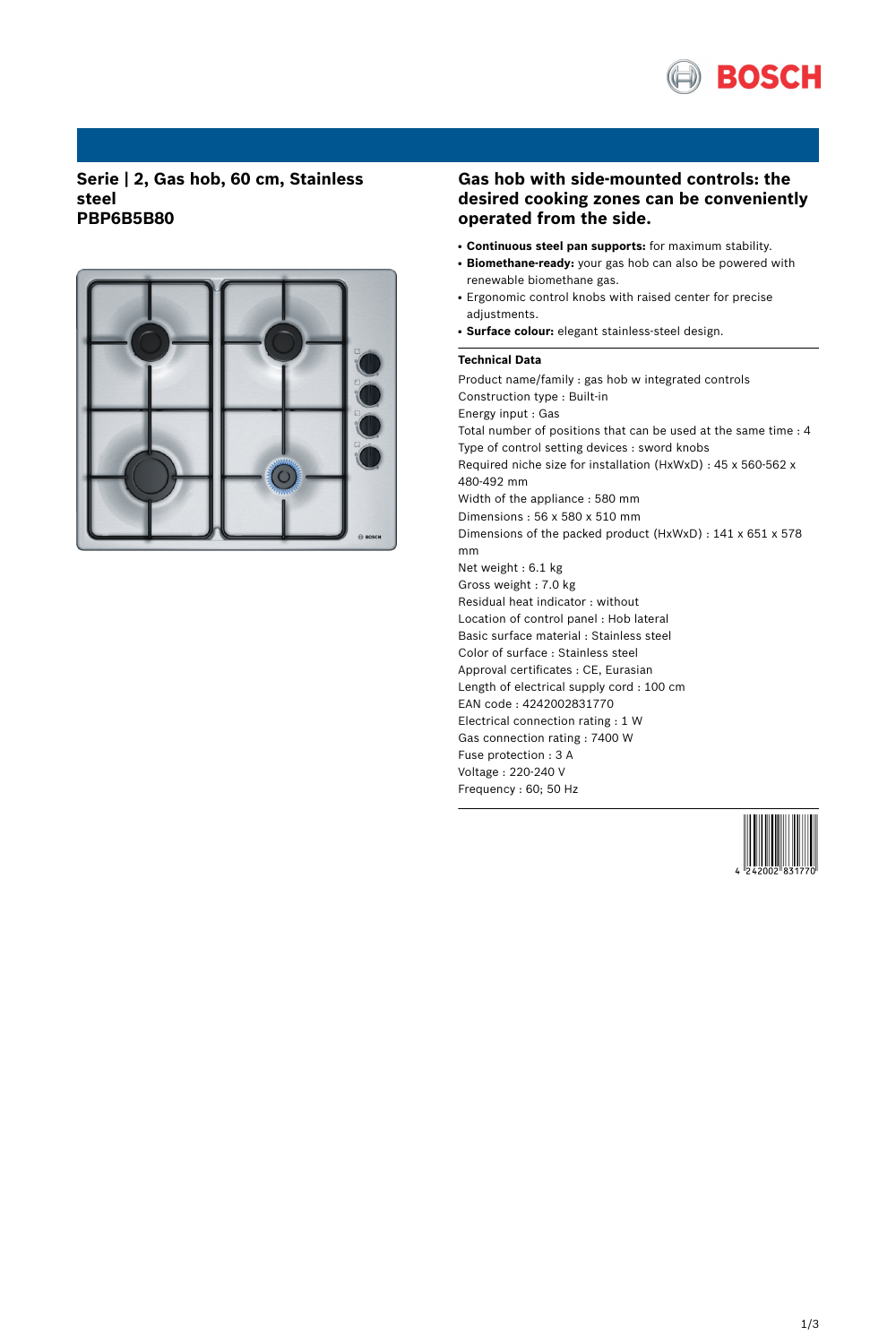

**Serie | 2, Gas hob, 60 cm, Stainless steel PBP6B5B80**

**Gas hob with side-mounted controls: the desired cooking zones can be conveniently operated from the side.**

#### **Design**

- Stainless steel surface
- enamelled pan supports

#### **Usage convenience**

- Design co-ordinated control dials: access knobs on the side with strong grip for effortless turning.
- Ignition via control dials: just push and turn the dials to ignite the flame.

### **Burners and power**

- <sup>4</sup> gas burners:
- Left front: high-speed burner up to <sup>3</sup> kW (depending on gas type)
- Left rear: Standard burner up to 1.7 KW (depending on gas type)
- Right rear: standard burner up to 1.7 KW (depending on gas type)
- Right front: economy burner up to <sup>1</sup> KW (depending on gas type)

#### **Safety**

- Flame failure safety device: prevents unwanted gas flow when flame goes out.

#### **Installation (gas types & measurements)**

- Usable for: Liquid gas G30 <sup>37</sup> mbar (PL) Nat gas L/LL G25/20mbar(DE) NG H/E 20mbar, E+ 20/25mbar Natural gas H 25 mbar (HU) Natural gas L 25 mbar (NL) Liquid gas G30,31 28-30/37mbar Liquid gas 50 mbar
- Pre-set for natural gas
- Nozzle set for LPG jets included. Connection to 28-30/37 mbar bottled gas. Nozzles for all other gas types can be ordered via the customer service. For nozzle change, please contact the customer service.
- Dimensions of the product (HxWxD mm): <sup>56</sup> <sup>x</sup> <sup>580</sup> <sup>x</sup> <sup>510</sup>
- Required niche size for installation (HxWxD mm) : <sup>45</sup> <sup>x</sup> <sup>560</sup> <sup>x</sup> (480 - 492)
- Min. worktop thickness: <sup>30</sup> mm